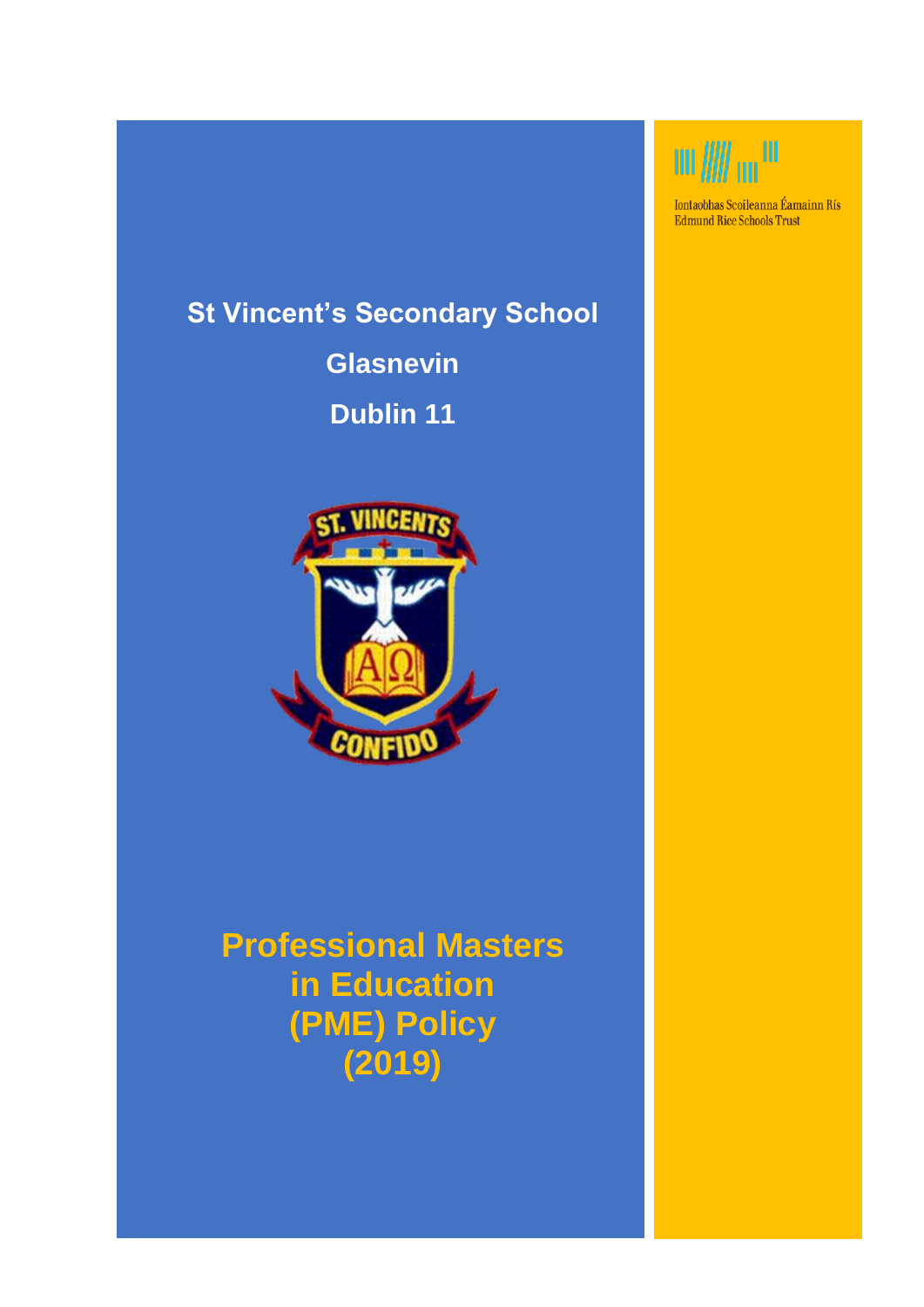## **Contents**

| <b>Section</b>                                   | Page |
|--------------------------------------------------|------|
| The Professional Masters in Education            |      |
| <b>PME Placements in St Vincent's</b>            |      |
| Process for Choosing PME students for Placements |      |
| Support for PME Students in St Vincent's         |      |
| St Vincent's BOM Sign Off                        |      |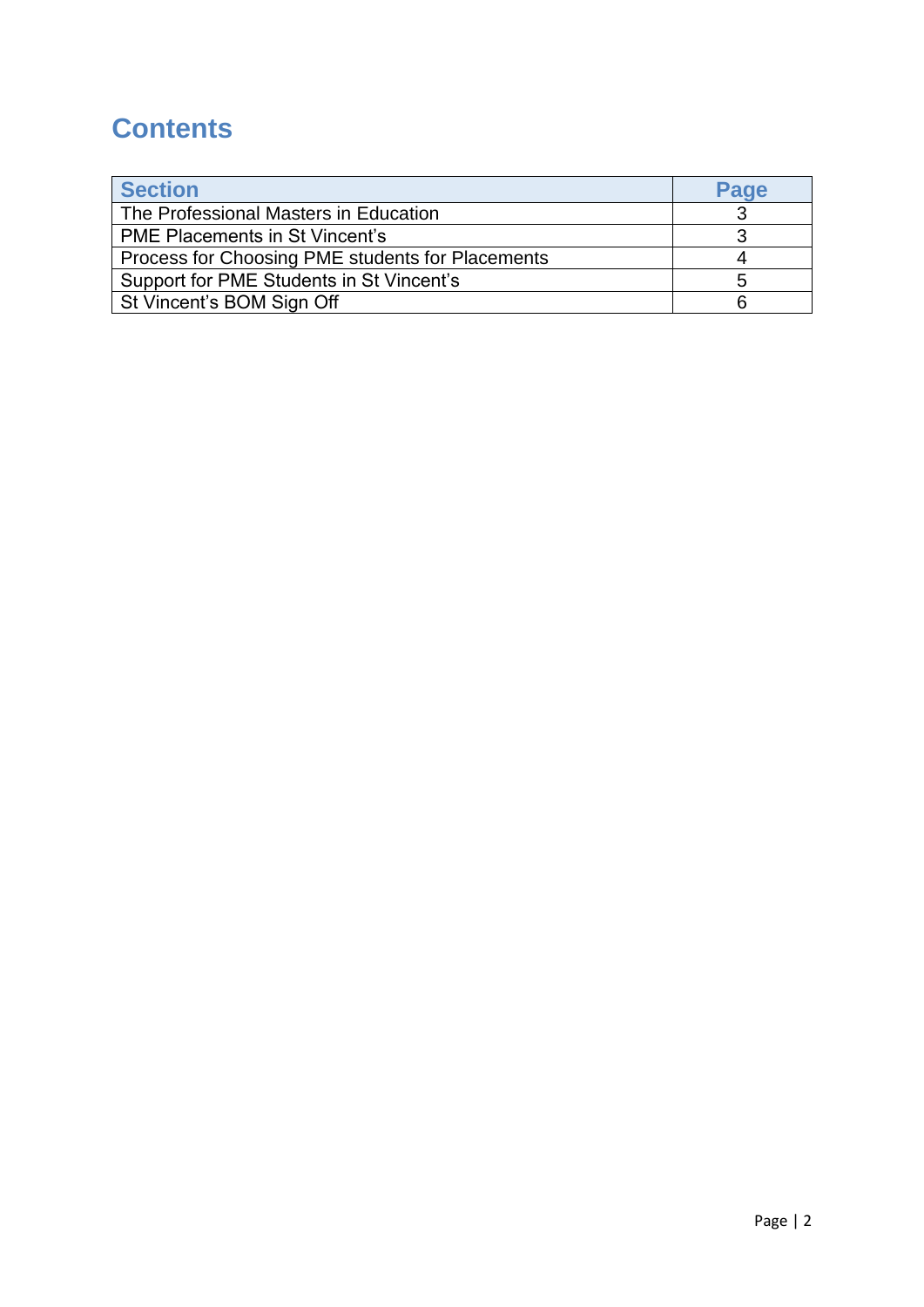### **The Professional Master in Education (PME)**

The Professional Masters in Education (PME) is the recognised (by the Teaching Council of Ireland and the Department of Education and Skills) programme by which trainee teachers in Ireland qualify as bona fide post-primary teachers.

The PME programmes are taught in the majority of Universities in Ireland (UCD, Trinity, DCU, Maynooth, UCC, UCG and UL) and in a select group of subject specific colleges (NCAD, GMIT to name but a few).

The majority of PME programmes emphasise a twin approach to Teaching and Learning with University lectures, workshops, modules etc., running alongside a significant *period of work placement within second-level schools*. The amount of time spent on placements (and the scheduling) is directed by the Universities. It is recognised as best practice for PME students to source work placements within a number of different school contexts during their PME programme.

PME students are required to source placements in schools and be timetabled for a specific number of hours for a specific length of time. As part of these placements PME students will be required to produce lesson plans and a reflective portfolio based on their work in the school. Students will also be inspected by their supervisor in the classroom environment. Schools are required to facilitate students in this regard.

Schools that commit to taking a PME student are required to support the student teacher for the duration of their placement and facilitate the PME student in their timetable and on the staff, ensuring that their requirements for their programme are met. In addition PME student are normally required to account for additional hours outside of the classroom while on placement, schools are required to afford this opportunity to PME students.

#### **PME Placements in St Vincent's**

St Vincent's has long supported Universities and trainee teachers by allowing placements to be undertaken in the school. Annually, approximately, five PMEs will schedule a placement within the school and are facilitated in the timetable. The number of PMEs taken on an annual basis is subject to change and is at the discretion of St Vincent's school management.

Long-standing links to DCU (we are one of a number of DCU Access Programme Link Schools) has seen a relationship develop with the School of Education in DCU and several student-teachers from DCU are facilitated annually.

#### However, it must be stressed that *ALL Universities have been and will continue to be allowed to apply for placement opportunities in St Vincent's*.

St Vincent's places a high level of importance on supporting individual PMEs while on placement within the school. Each PME will have a co-operating teacher for their classes and are encouraged to work with the co-operating teacher to ensure that the PME is supported in their role and to ensure the continued excellence in teaching and learning continues for the students.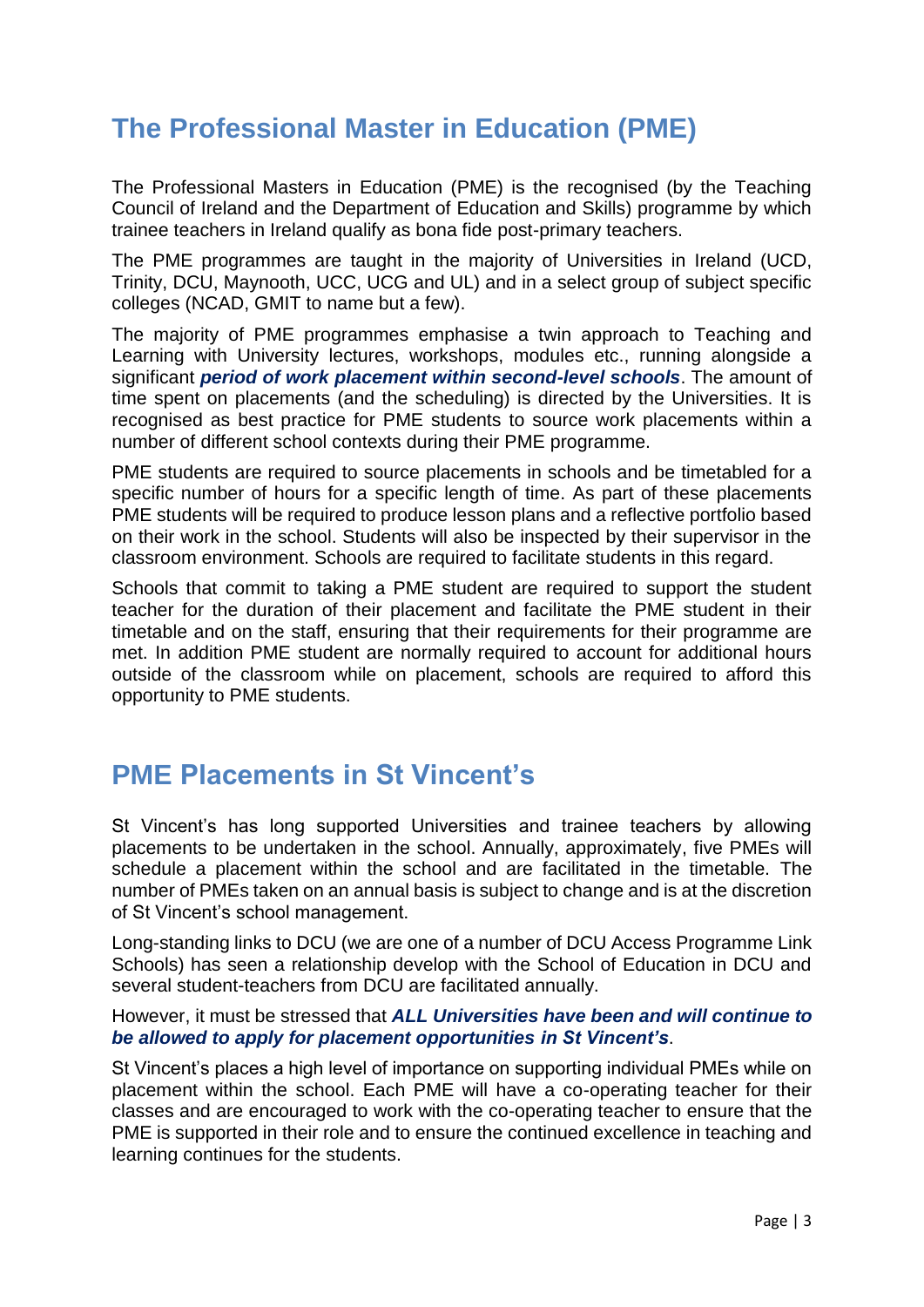PMEs, while still trainee teachers, are expected adhere to *the Code of Professional Conduct for Teachers (Teaching Council, 2012); Child Protection Procedures for Primary and Post-Primary Schools (2017); Children First Act (2015) and the Education Act (1998*) whilst on placement within the school.

St Vincent's is also bound by the requirement of the *Garda Vetting legislation* and *relevant DES circulars in relation to recruitment and Garda vetting* when choosing a PME candidate for placement purposes.

PME students are also required to familiarise themselves with the Policies that exist within the school and to adhere to the practicalities of these policies. PMEs will be treated as a full-member of staff, with due care and consideration given to their role as a PME student.

Every effort will be made to timetable PME students for classes other than those sitting State Exams in the year of the placement – this is not designed to discriminate against the PME student but rather to reflect their position as a trainee, rather than a fullyqualified, teacher.

Additionally, St Vincent's works with each PME student to ensure that they are not scheduled for work that is not a requirement of their PME Programme. Additional work requested of the PME student is done with the consent of the PME student and after consultation with school management.

#### **Process for Choosing PME students for Placement**

PME students are required by their University to make every effort to secure their postprimary school placement themselves, however, each of the Universities will assist students in this regard. On occasion, the University may contact St Vincent's and enquire about securing a placement for a student.

PME students contact St Vincent's (traditionally via email) and request consideration for a placement in the school, outlining the requirements for their programme.

It is the role of the school management team to assess each PME student's application on an individual basis based around the needs of the school and suitability of the placement with regard to existing curricular provision and timetabling considerations.

Management will then make contact with the PME student and schedule a face-toface meeting with the PME student with the view to finalising the details of the placement. The school management will then make a decision on the candidate's application.

*If the candidate is successful* they will be contacted by school management to confirm the placement. It is then *the responsibility of the PME Student to contact their University to register the details of the placement in St Vincent's* and to arrange the necessary documentation required.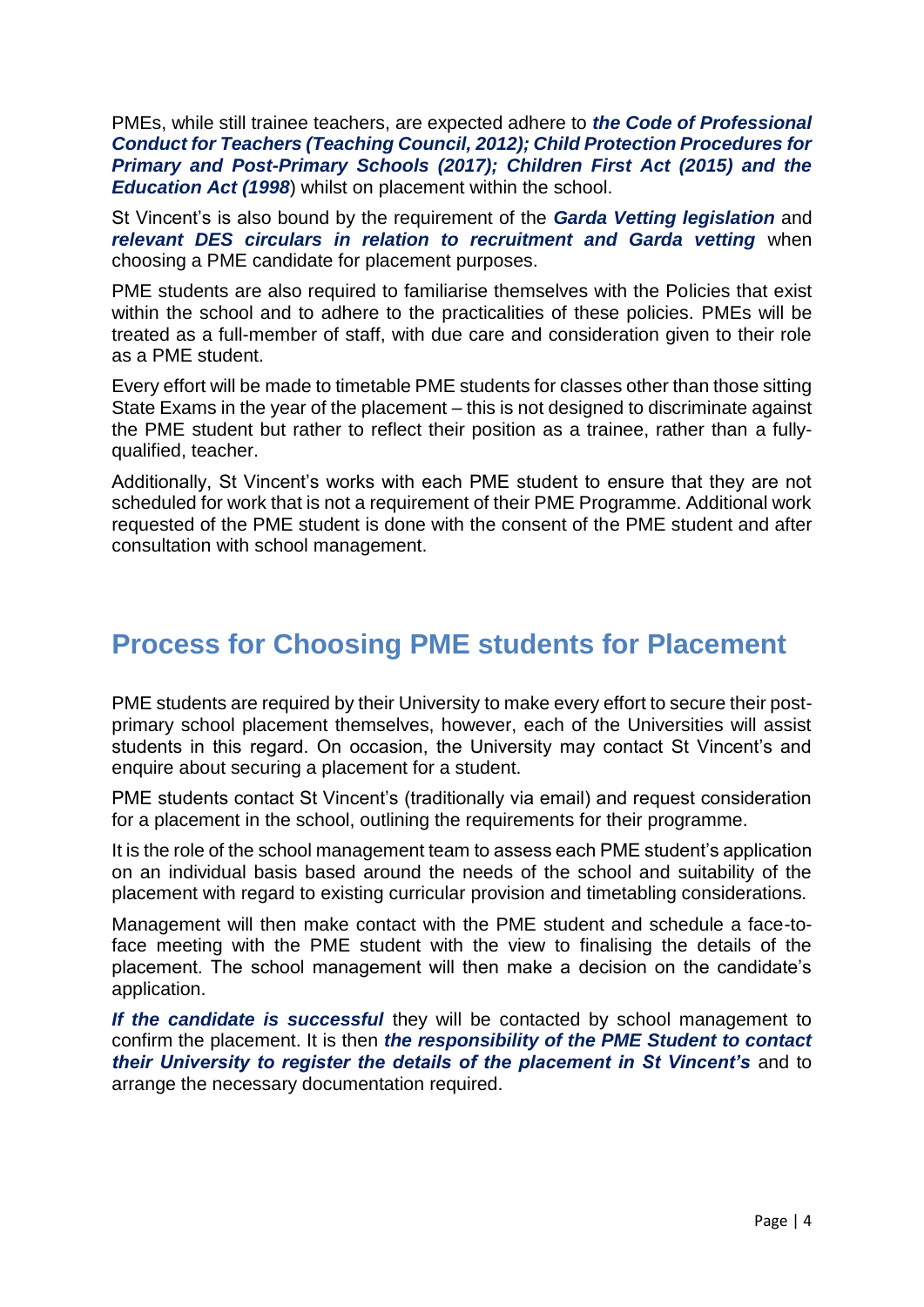# **Support for PME Students in St Vincent's**

PME students will be supported in their work experience placement in St Vincent's in a variety of ways. School management will adapt supports for PME's based around emerging needs.

PME students will be supported by *(this list is not exhaustive, nor definitive, and will be subject to change based on individual PME student's needs):*

- Each PME will have an induction period where school policies and procedures are made known to them. PMEs will also be supplied with the *St Vincent's Teacher's Handbook*.
- Each PME will be given a St Vincent's Email account and access to the school's student database (VSWare) to allow them to function as required from a teacher's administration perspective
- Each PME will be facilitated in a period of 'shadowing' of experienced teachers (a requirement of their PME Programme)
- PMEs will be allowed to attend St Vincent's Staff Meetings and in-house CPD and Subject Department meetings
- PMEs are required to attend Parent-Teacher Meetings for classes for which they are timetabled (in consultation with support teachers)
- PMEs are also require to correct assessments for classes they are timetabled for (in consultation with support teachers)
- Each PME student will have a supporting teacher for each of their timetabled classes. This teacher will work with the PME student to plan classes and to offer support and general advice about teaching
- School Management will schedule regular meetings with each PME to ensure the needs of the PMEs are being met and that they are fully supported in their role as a PME student teacher.
- St Vincent's management will make every effort to meet with PME student's Supervisors/Inspectors to discuss their progress and ascertain how best the school can support the PME student.
- St Vincent's will make every effort to accommodate PME students, should their University Programme require them to be absent from a scheduled day of tuition in the calendar.
- It is the responsibility of each individual PME student to inform their University Programme/Supervisor/Inspector of instances when their scheduled timetable in St Vincent's is changed (for example, due to a class trip/match etc) and to inform said bodies of any school closures.